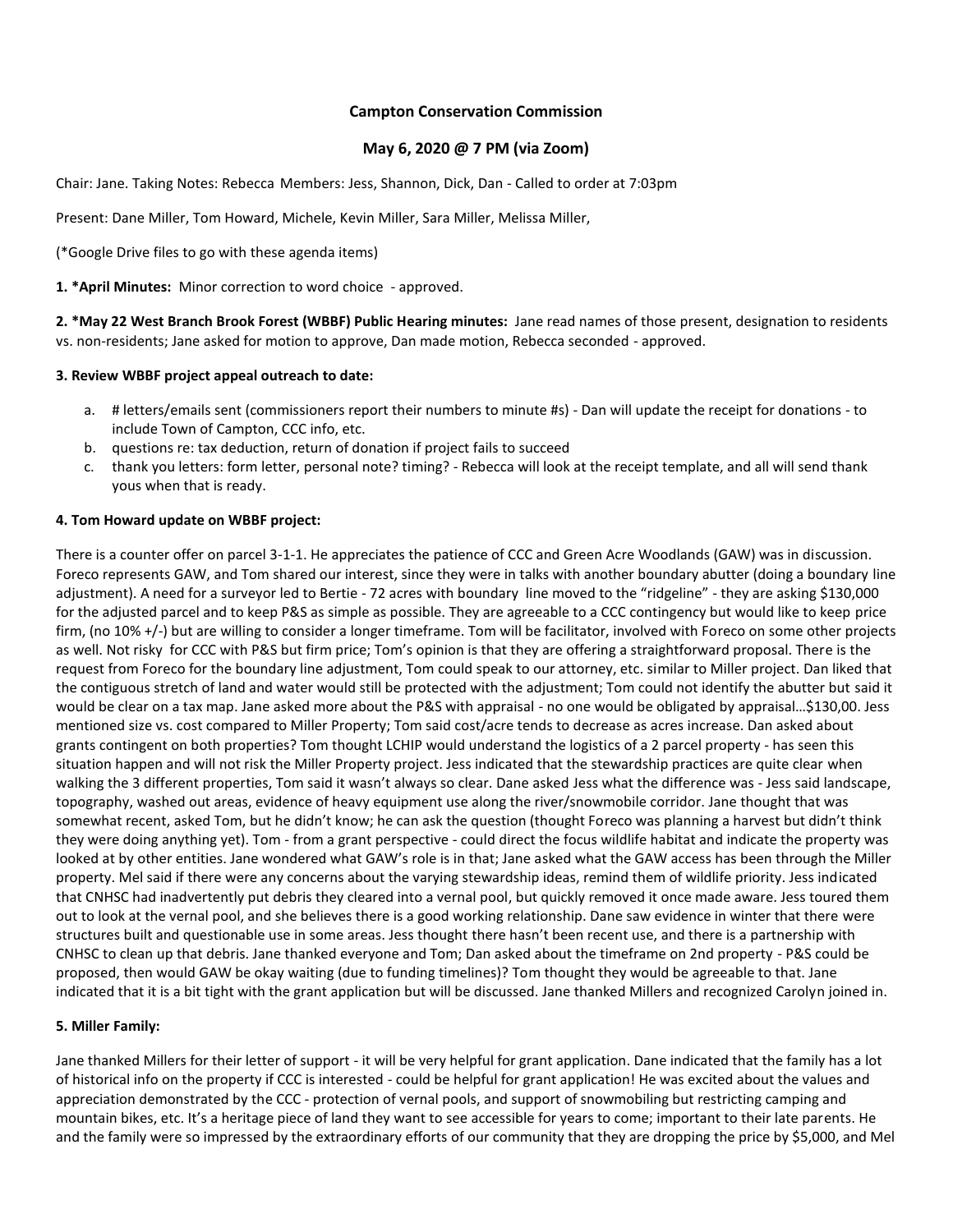will send along the historical info, Kevin too. Mel is a wildlife vet for the State of CA Fish & Game and supports protecting valuable pieces of land as wildlife habitat. Jane mentioned the support and donation from the CHS that indicates strong and wide-spread community support. Dan inquired about installing a small parking area and kiosk with a mention of family dedication, along with historical significance. Dane mentioned having info about the significance of the property in Campton's history would be great, but not necessary to include his parents' names. As a family they spent a lot of time in the region so setting aside a piece of property is enough. Mel suggested that the kiosk set the tone that it is not an area of "heavy use" but one to be more subtly and gently enjoyed; responsible care of land with first and foremost wildlife and enjoyment by people in mind.

Jane inquired about the deadline of Dec. 31, 2020 for sale given she had recently learned that even though we will know by December if we will get the grants, the money doesn't come to us until due diligence tasks are accomplished first, which can take months depending on the current State atmosphere in terms of getting the grant money. Mel and Dane indicated that they are patient and want it done right, so are willing to work with us on whatever time frame we find ourselves in.

Mel mentioned the family having different items from the old family house; they will keep us in mind and be happy to pass along items to CHS and/or CCC. Dan thought Paul Yelle would be thrilled by some family items. Shannon indicated that there is not a lot of info out there about the property, so we would be happy for any info/items the family could provide. The kiosk could be a scout project - there is interest! Dane was hopeful about the GAW piece so the Miller property could be part of a wildlife corridor to WMNF.

### **6. Review JK conversations with:**

Paula Bellemore: LCHIP/ \*Guidelines - page 14 & 15 of form - certain language in easement; will be lots of coordination between entities - attorney, PBLT, etc. Page 16 - lots of other things that need to happen.

Lori Sommer: ARM/DES - was asking for \$50,000 from them but after Lori heard more about the project from Jane, she encouraged us to ask for \$100,000. Dan asked about the timeframe of \$ disbursement in regards to GAW property sale, might be early next year; Jane thought it may not be until March. Tom didn't think that would be too late; he thought appraisal would be the only hold-up, but with that it could fall in the timeframe of the Miller Property. Jess indicated that the property line wouldn't be too difficult to get; all but 1 are already well-defined. GAW is using the same surveyor as the CCC. All agreed that working with LCHIP for this is a good idea, and Lori said to put in the grant the possibility of the 2nd parcel. Dan thought we should just move forward with grants assuming the 2 pieces; minor changes to grant app and will be easily adjusted if only 1. Jane indicated the need to spend \$ for a wetland assessment (river frontage, vernal pools, aquatic environment, etc.) - Rick Van de Poll (see item #7 below) - and ARM app, following pre-app, NH DES grant app (page 9, 10, 11, 12, 13) - it's a lot of specific information and Rick could include this portion for us. Carolyn indicated that the ARM grant is very specific and detailed, and she would be fine with someone knowledgeable in that area completing that part of the grant; could be around \$6000 additional cost.

Would the second property cause any change in grant apps - Tom and Jess mentioned floodplain forest in additional property. Jess stressed the cost vs. size of the 2nd property, but thought the viable choice was to agree. Dan proposed a P&S of \$130,000 for the property contingent on appraisal, no future timber harvest, grant funds, and property line adjustment - Tom thought this was reasonable - Jane seconded it and did roll call - approved.

Jess thought we should get the PBLT involved. Jane indicated that the ARM hasn't done any projects with PBLT; Tom thought the PBLT had an agreement with SPNHF that would be helpful with LCHIP grant. Jane thought PBLT was reluctant to do an easement prior to the town ownership, but could happen within a few minutes of purchase.

Will move ahead with pre-grant applications; Carolyn indicated that we can always down-size but not really able to increase size. Tom thought we are ahead of the curve and the GAW property will be within the timeframe.

Motion for George Lamprey to do appraisal? Not yet, but get on his radar for once the P&S is established. Dan will reach out. Jess clarified that we would make motion to hire Lamprey once P&S is approved.

Ask Paula about the \$5000 price drop from family; and how does it affect P&S? Donation?

LCHIP-ITA (due May 15) - adjust figures to include 2nd property and for hiring Rick Van de Poll - some discussion about what to include on his invoice (see also Budget worksheet: 2020 for details). Some discussion about costs, acres, etc. for 2 properties. Carolyn will update and send around. Also looked at ARM-ITA (due May 29) - Carolyn will adjust for 2 properties, including maps, budget, narrative, etc. Jane will also be in touch with Paula and Lori tomorrow. Jane and Carolyn to touch base at 10am.